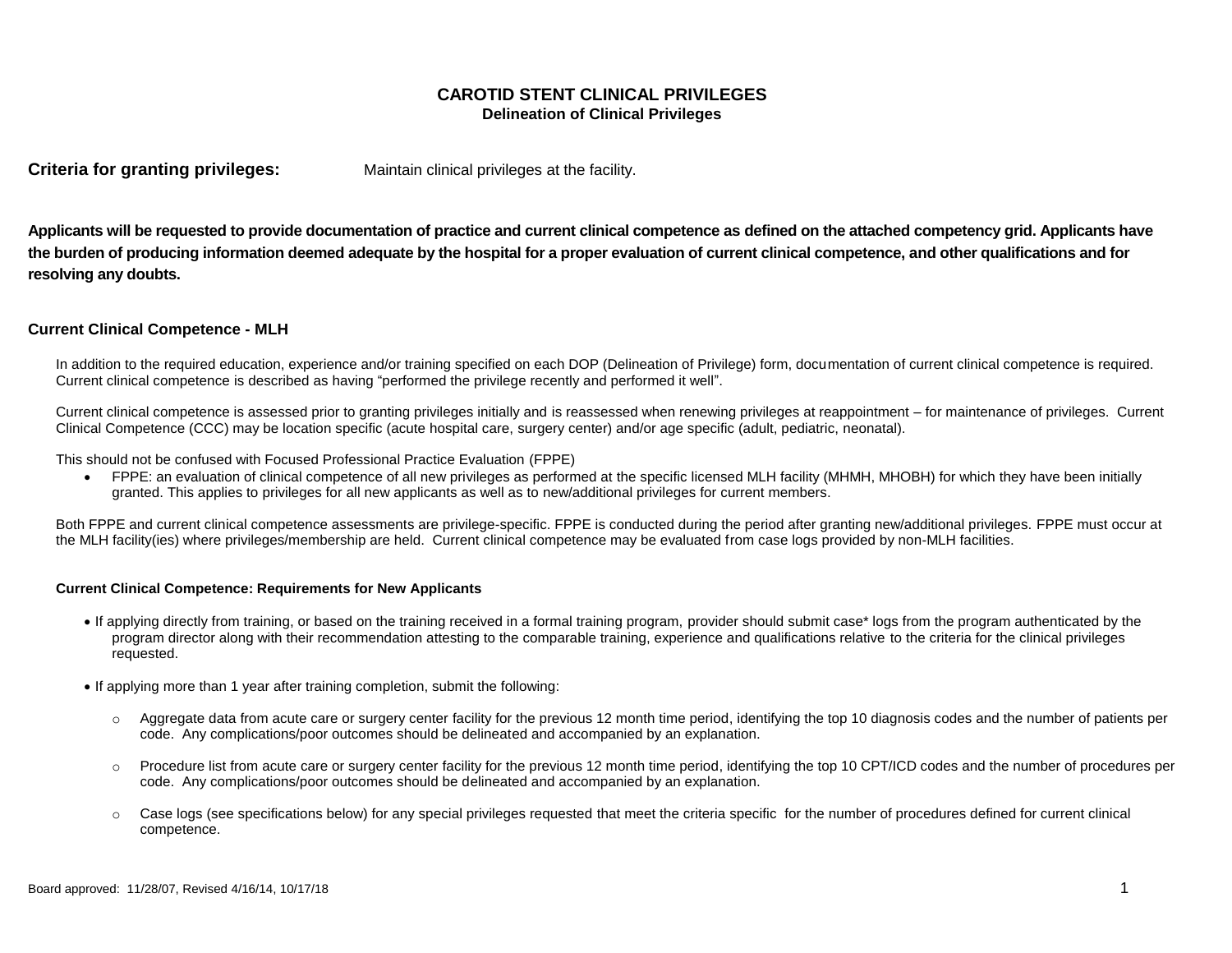### **Current Clinical Competence: Maintenance of Privileges for Current Members**

- **For active staff members**: MLH source data will be aggregated to review cases and procedures performed. If this does not meet the minimum requirement for core and/or special privileges, the practitioner will be required to submit additional case logs from other facilities.
- **For courtesy staff members with low activity and for certain active staff with activity that has diminished and is now low:** Department chair recommendation should be obtained from their primary facility; and the practitioner should submit the following:
	- $\circ$  Aggregate data from acute care or surgery center facility for the previous 12 month time period, identifying the top 10 diagnosis codes and the number of patients per code. Any complications/poor outcomes should be delineated and accompanied by an explanation.
	- Procedure list from acute care or surgery center facility for the previous 12 month time period, identifying the top 10 CPT/ICD codes and the number of procedures per code. Any complications/poor outcomes should be delineated and accompanied by an explanation.
	- o Case logs (see specifications below) for any special privileges requested that meet the specific number of procedures defined for current clinical competence.

#### **Case Logs**

All required case logs and/or procedure lists must contain the following information at a minimum: Date, patient identifier, CPT/ICD procedure code, diagnosis, complications, and disposition, and the facility name, name/title of the person authenticating the log, signature, date signed, and contact information. If the information requested is not available, please provide an explanation.

\*A "case" is defined as an episode of care – either cognitive or procedural. For interpretive care, "case" is interpretation of one diagnostic study.

#### **Ongoing Professional Performance Evaluation (OPPE)**

OPPE is evaluated periodically (more frequently than annually) in the facility where membership/privileges are held.

To assure OPPE requirements are satisfied, the practitioner must periodically exercise the privileges in the MLH facility(ies) where he/she has membership. OPPE must occur regularly on patient encounters in the MLH facility(ies) where privileges/membership are held.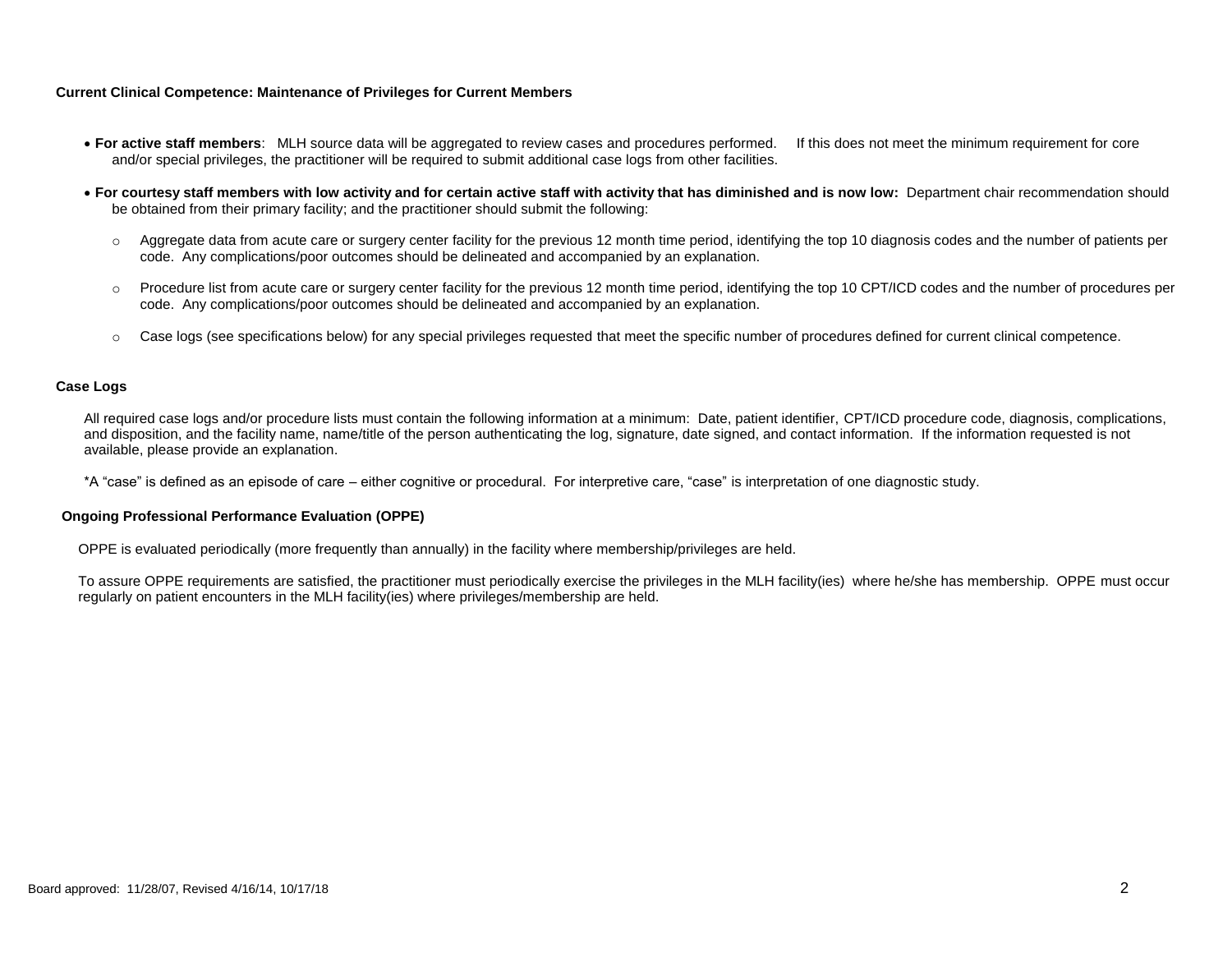| <b>Specialty/Procedure Delineation of</b><br><b>Privilege Form</b> | <b>Education/Training</b><br><b>Documentation for Initial</b><br>Granting                                                                                                                                                                                                                           | <b>Initial Application</b><br>(Proof of current clinical<br>competence)                                                                                                                                                        | <b>FPPE - Validation of</b><br>competence after<br>appointment and/or granting<br>of a new or additional<br>privilege<br>(To be completed within one)<br>year) | <b>Maintenance Requirements</b>                                                                 |
|--------------------------------------------------------------------|-----------------------------------------------------------------------------------------------------------------------------------------------------------------------------------------------------------------------------------------------------------------------------------------------------|--------------------------------------------------------------------------------------------------------------------------------------------------------------------------------------------------------------------------------|----------------------------------------------------------------------------------------------------------------------------------------------------------------|-------------------------------------------------------------------------------------------------|
| <b>Carotid Stent Placement</b><br><b>Privileges</b>                | Maintain current clinical<br>privileges at facility, CME<br>related to carotid artery<br>catheter-based diagnostic<br>procedures, interventional<br>procedures, stent procedures,<br>participation in the carotid<br>stent database, and<br>adherence to established<br>patient selection criteria. | Case log documenting the<br>performance of at least 50 of<br>cerebral/carotid angiograms;<br>15 carotid stent (at least 10<br>proctored by a physician<br>credentialed in carotid artery<br>stenting, 5 may be<br>simulations) | Success and complication<br>review to include 100% of<br>cases.                                                                                                | Case log documenting the performance of at least<br>3 procedures within the previous 24 months. |